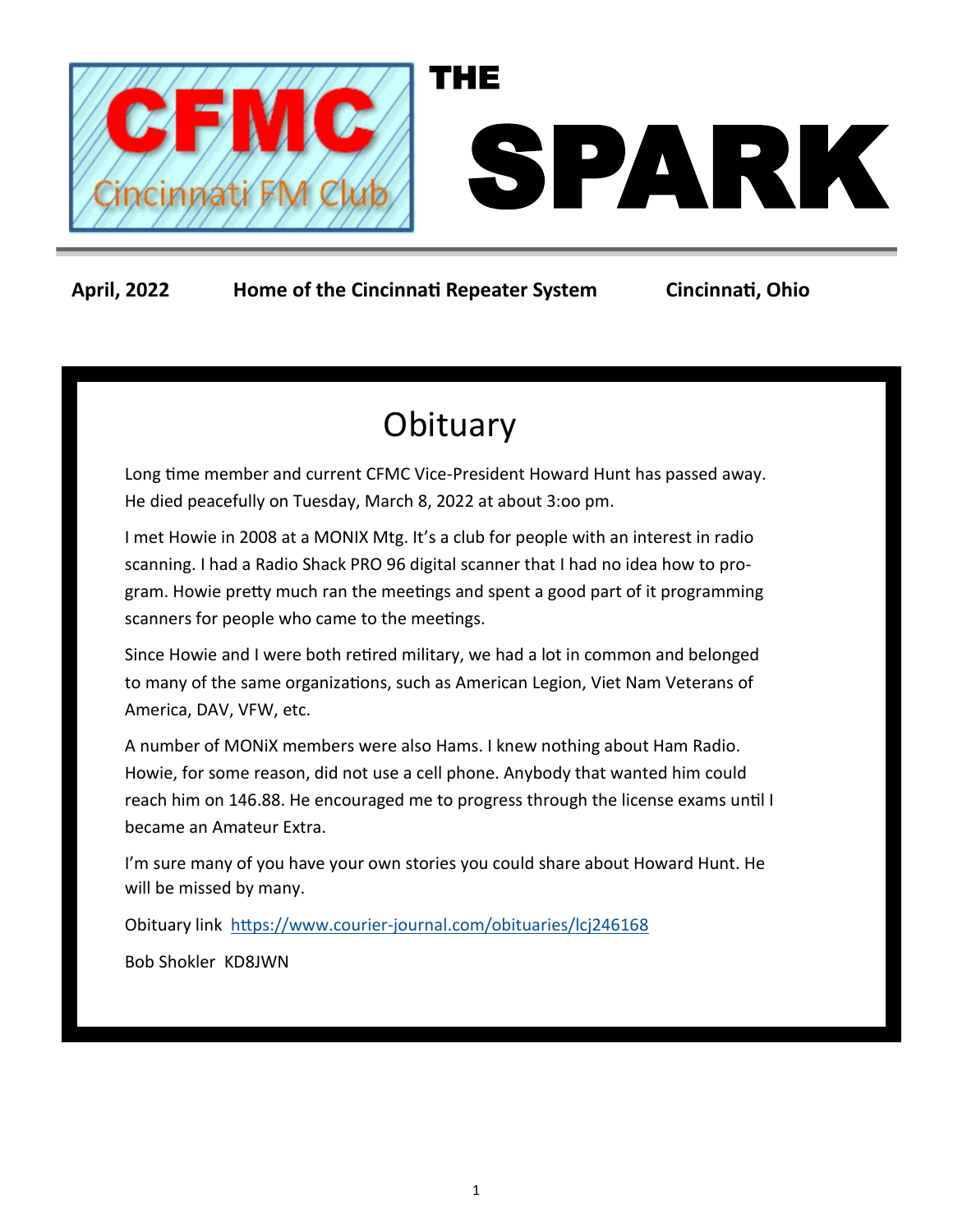#### **Cincinnati FM Club**

Treasurer's Report March 4, 2022 Beginning Checking Balance \$3721.47 Received Membership dues 20.00

 $\overline{\phantom{a}}$  ,  $\overline{\phantom{a}}$  ,  $\overline{\phantom{a}}$  ,  $\overline{\phantom{a}}$  ,  $\overline{\phantom{a}}$  ,  $\overline{\phantom{a}}$  ,  $\overline{\phantom{a}}$  ,  $\overline{\phantom{a}}$  ,  $\overline{\phantom{a}}$  ,  $\overline{\phantom{a}}$  ,  $\overline{\phantom{a}}$  ,  $\overline{\phantom{a}}$  ,  $\overline{\phantom{a}}$  ,  $\overline{\phantom{a}}$  ,  $\overline{\phantom{a}}$  ,  $\overline{\phantom{a}}$ 

\$3741.47

Respectfully, Richard, KA8HXR CFMC Treasurer

## **Cincinnati FM Club** *PROPOSED* Report of Nominations Committee, March 2022 *OTHER NOMINATIONS AND VOLUNTEERS ARE MOST WELCOME!*

President: Bob Shokler KD8JWN 931-2292 [rshokler@cinci.rr.com](mailto:rshokler@cinci.rr.com) Vice-President: TR Stoner WR4T 474-5659 [wr4t@yahoo.com](mailto:wr4t@yahoo.com) Secretary: Bill Klykylo WA8FOZ 522-0593 [klykylo1@cs.com](mailto:klykylo1@cs.com) Treasurer: Richard Turner KA8HXR 221-5707 [rt\\_turner@hotmail.com.](mailto:rt_turner@hotmail.com) Director: 2021-2023: Kitty Hevener W8TDA 471-8866 [W8TDA@arrl.net](mailto:W8TDA@arrl.net) Director: 2021-2024: Bill Klykylo WA8FOZ 522-0593 [klykylo1@cs.com](mailto:klykylo1@cs.com) Director: 2019-2022: Jim Bunning KD8HXP 769-0140 [jabunning@fuse.net](mailto:jabunning@fuse.net) Station Trustee: Bob Conrad W8SCK 756-9425 [bob@heavenwire.net](mailto:bob@heavenwire.net) Operations: Jim Benson W8OUU 825-1254 [W8OUU@hotmail.com](mailto:W8OUU@hotmail.com) Webmaster: Richard Kuns KC8TW 907-5848 [rkuns@one.net](mailto:rkuns@one.net) Membership: Fred Ruzick K8FR 543-4536 [K8FR@arrl.net](mailto:K8FR@arrl.net) Editor SPARK: Ken Irwin W8LTT 608-1898 [W8LTT@arrl.net](mailto:W8LTT@arrl.net)

Respectfully submitted, Bill Klykylo, WA8FOZ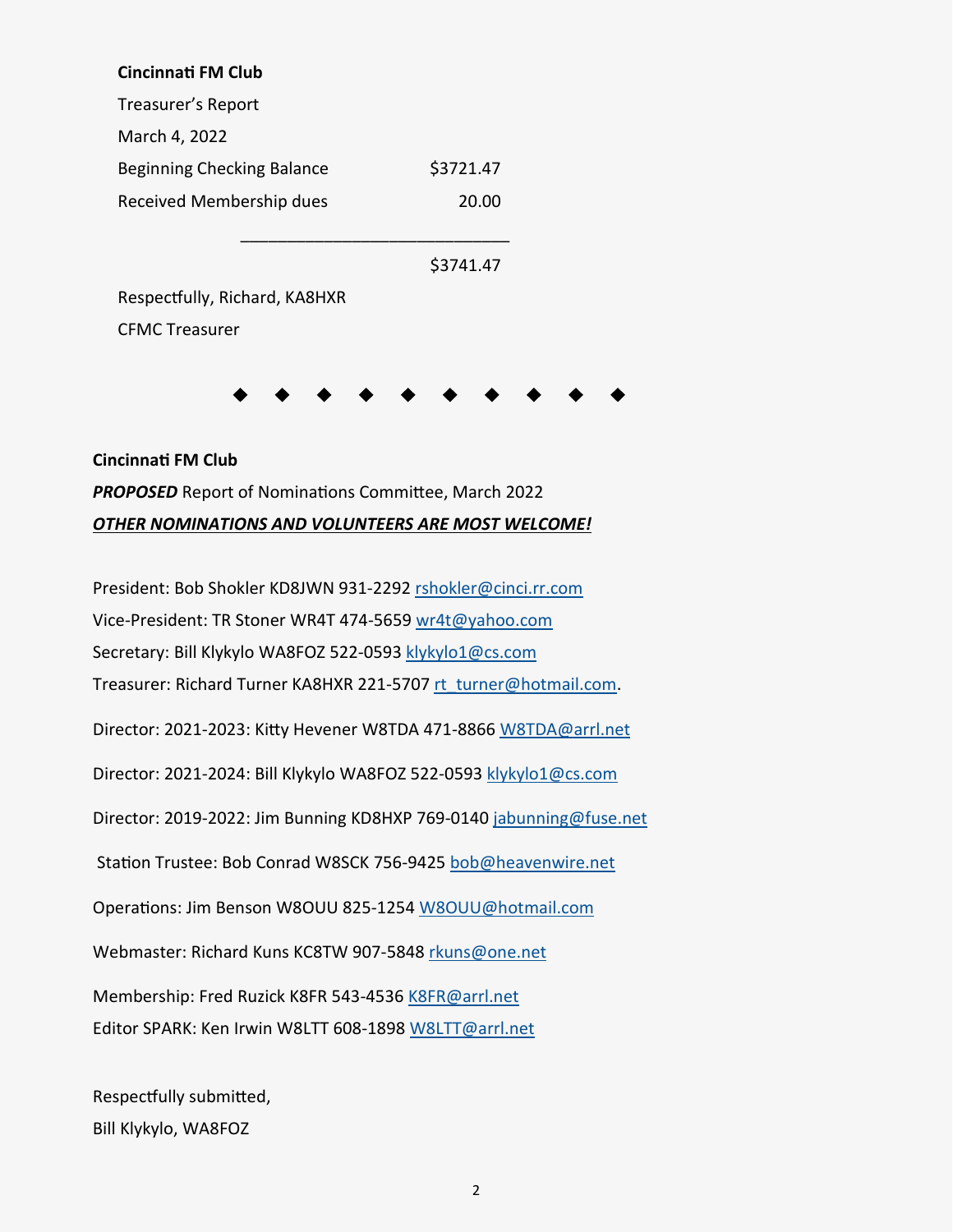Cincinnati FM Club General Meeting February 2, 1930 EST *(A brief meeting, due to the winter storm)*

| Attendance:                |                          |
|----------------------------|--------------------------|
| KD8JWN, Bob, President     | W8LTT, Ken, SPARK Editor |
| WA8FOZ, Bill, Secretary    | N2HTE, Michael           |
| KA8HXR, Richard, Treasurer | W3TFI, Bob               |

Approval of Minutes: Motion N2HTE/W3TFI Accepted Treasurer's Report: Motion WA8FOZ/N2HTE. Accepted. SPARK: Copy always welcome!

Old Business: Report of new installation: All transmitters operative. Coverage maps presented and published in SPARK.

New business:

Nominations committee appointed: KD8JWN, Bob, President: WA8FOZ, Bill, Secretary: W3TFI Bob

**Discussion** 

DMR functions, availability of Radioddity HTs reported

Use of repeater in May 2022 Flying Pig races recommended, subject to approval by trustee

Articles and other submissions for the SPARK are welcomed!

Motion to Adjourn: WA8FOZ/W3TFI: accepted. 2030 EST.

Respectfully submitted,

Bill Klykylo, WA8FOZ, Secretary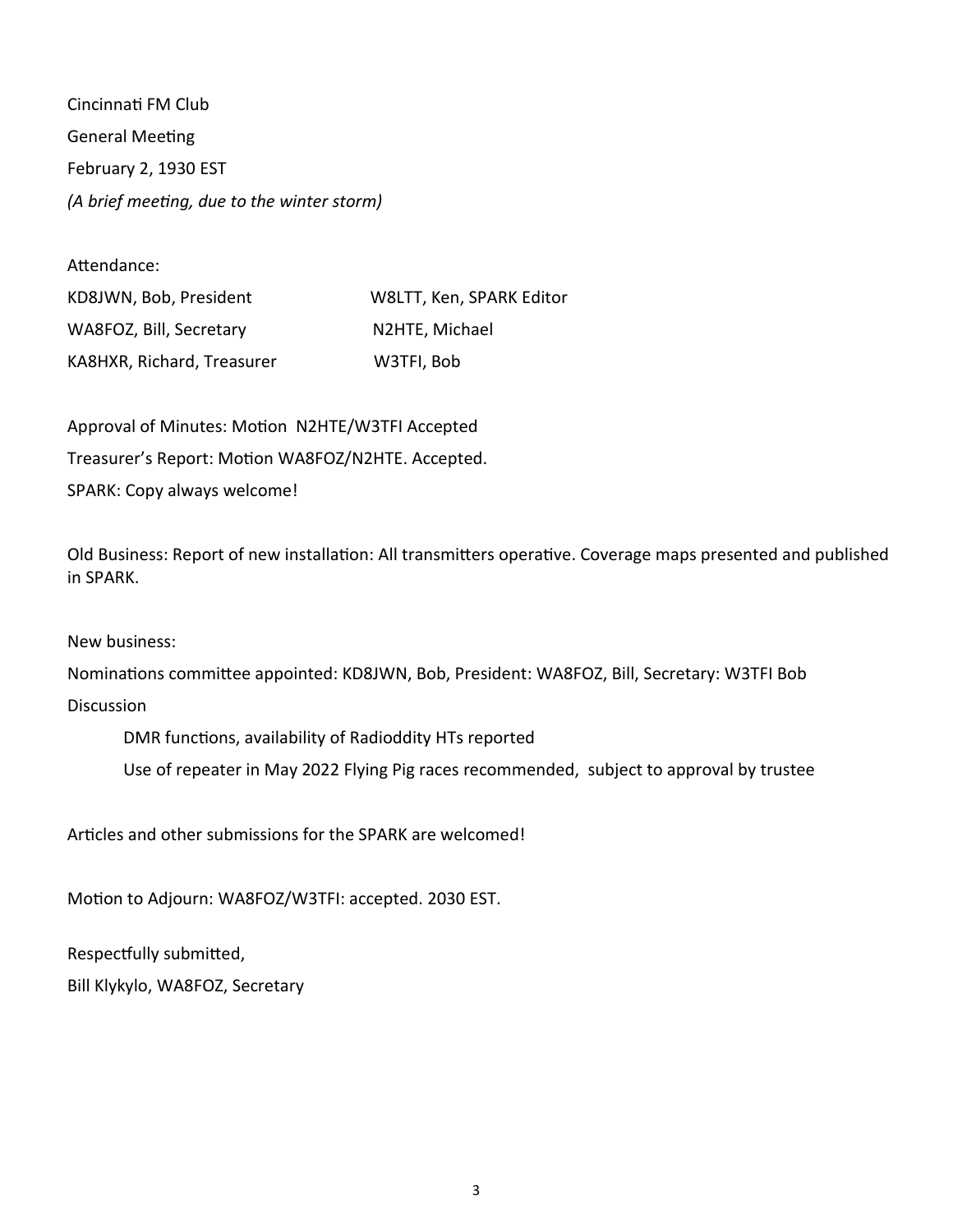#### Cincinnati FM Club

#### On-the-air Net

March 3, 2022, 2100 EST Net Control: Bill WA8FOZ, acting for Don, W9OBQ

Check-ins:

| KD8JWN, Bob, President       | KC8TW, Richard              |
|------------------------------|-----------------------------|
| NG8P, Howy, Vice President   | WA8VBP, Al                  |
| KA8HXR, Richard, Treasurer   | N2HTE, Mike                 |
| WA8FOZ, Bill, Secretary      | W3TFI, Bob                  |
| K8FR, Fred, Membership Chair | W8LTT, Ken, Editor of SPARK |
| W8SCK, Bob, Trustee          | W8OUU, Jim                  |

#### Announcements:

KD8JWN & KA8HXR: Use of FM Club repeater has been offered to Flying Pig Marathon K8FR: 20 renewals so far; ARRL DX contest coming weekend KD8JWN, Radioddity DMR HTs available KC8TW: website updates – go to *cfmc.us* 

Dismissal 2130 EDT.

Respectfully submitted, Bill Klykylo, WA8FOZ, Secretary

۰

P.S.: The work of the Nominations Committee has been temporarily suspended because of the unfortunate passing of Howie Hunt, NG8P. The committee continues to welcome nominations or volunteers for all offices.

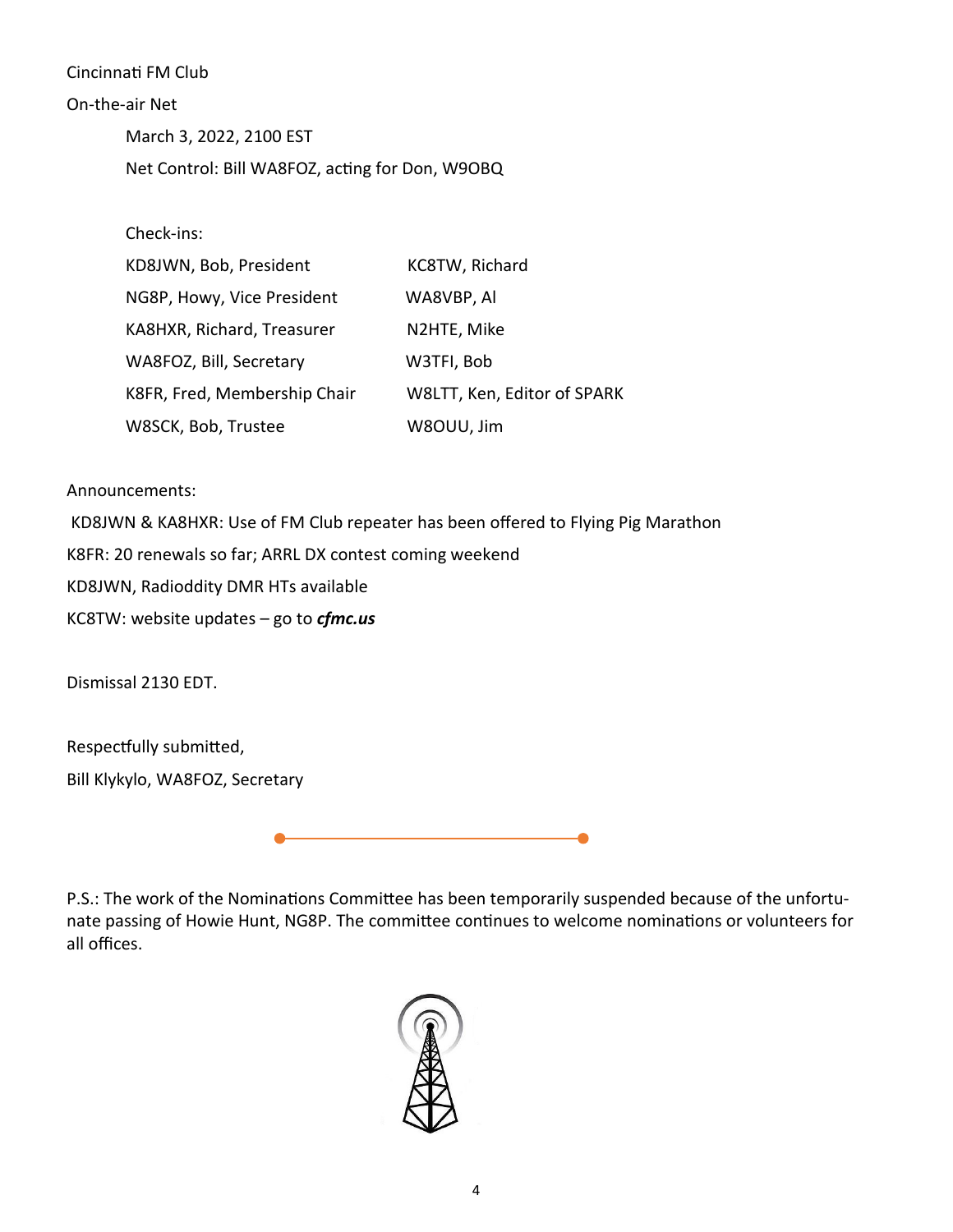Please submit your dues NOW

For your 2022 CFMC membership renewal!

## CINCINNATI FM CLUB

## 2022 Membership Renewal/Application

Please support the CFMC. Call Fred Ruzick, Membership Chair, with questions. Contact info below

|                                                                                                                            |  | New Member                                                                                                                 |
|----------------------------------------------------------------------------------------------------------------------------|--|----------------------------------------------------------------------------------------------------------------------------|
|                                                                                                                            |  | $\Box$ Membership Renewal                                                                                                  |
|                                                                                                                            |  | $\Box$ Repeater Code Request                                                                                               |
|                                                                                                                            |  |                                                                                                                            |
|                                                                                                                            |  |                                                                                                                            |
| OTHER HAMS IN HOUSEHOLD (at same address)                                                                                  |  |                                                                                                                            |
|                                                                                                                            |  |                                                                                                                            |
|                                                                                                                            |  |                                                                                                                            |
| I will follow the "CFMC Repeater Operation Practices" document dated 3/24/2009. It is available on the internet at http:// |  |                                                                                                                            |
|                                                                                                                            |  | cfmc.us/CFMC Operating Guide.pdf or by mail. By signing this form, I agree to abide by these practices and understand that |
| adherence to these practices is a condition of continued membership in the CFMC and use of its repeaters.                  |  |                                                                                                                            |

SIGNATURE \_\_\_\_\_\_\_\_\_\_\_\_\_\_\_\_\_\_\_\_\_\_\_\_\_\_\_\_\_\_\_\_\_\_\_\_\_\_\_\_\_\_\_ DATE \_\_\_\_\_\_\_\_\_\_\_\_\_\_\_\_\_\_\_\_\_\_\_\_\_\_\_\_\_\_\_\_\_\_\_\_\_\_\_\_\_\_\_\_\_\_\_\_

Mail to: **Fred Ruzick, K8FR c/o Cincinnati FM Club 3257 Wheatcroft Dr Cincinnati, OH 45239-6130**

**2022 Membership dues are now payable.**

 **(513-741-8873 email k8fr@arrl.net**

**RENEWALS: \$20 Memberships lapse after January 1st. SPARK mailings continue through June** NEW MEMBERS: \$10 Initiation + \$10 Dues = \$20 Total (Please make check payable to **Cincinnati FM Club**)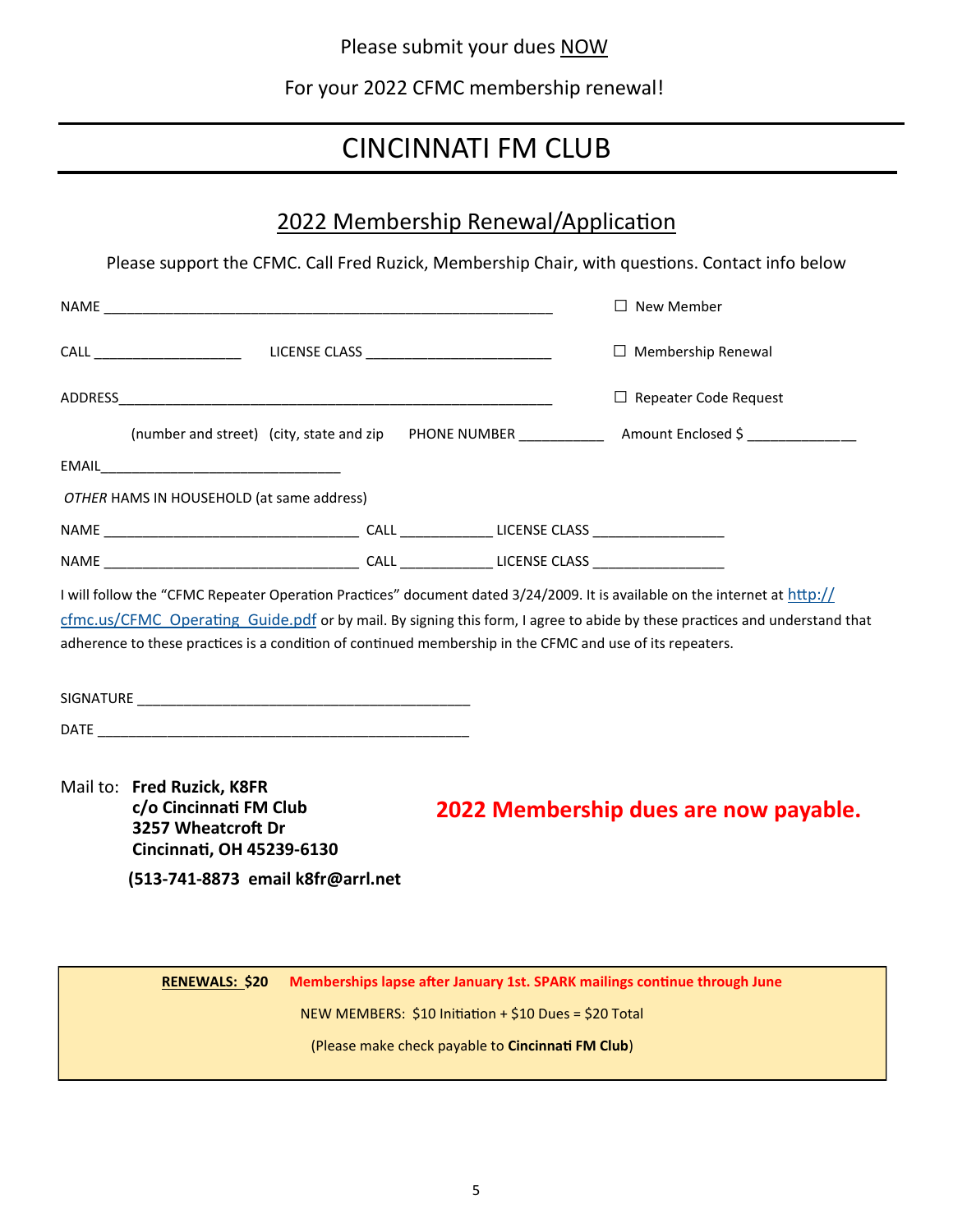

The SPARK is the official newsletter of the Cincinnati FM Club and is published bi-monthly in anticipation of the bi-monthly Club Meeting at its normal meeting place: Mobilcomm, 1211 Sharon Rd, Cincinnati, OH 45240-2998. The Editor is Ken Irwin, W8LTT. Articles, suggestions and digital photos may be submitted to Ken via email at W8LTT@arrl.net, or by USPS at 358 Oliver Rd, Cincinnati, OH 45215-2615.

The deadline for the April edition is Friday, May 20 for material submitted for publication or copied from other sources. Articles may be edited for clarity and length.

The on-the–air meeting on 146.28/146.88 MHz will be held at 9:00 PM, May 4, 2022.

The regular meeting at Mobilcomm is at 7:30 PM on April 6, 2022.

### **BE SURE TO MARK YOUR CALENDARS!**

Go to <http://cfmc.us> for the latest news and the most recent edition of SPARK!

# The Cincinnati FM Club

## Club Station Call: WB8CRS

Monthly Meeting: First Wednesday, Even Months, 7:30 PM

Cincinnati FM Club 1211 Sharon Rd Cincinnati, OH 45240-2916

## The Cincinnati Repeater System

|                    | "88" System                 |                   |                    |                      |                    |                            |
|--------------------|-----------------------------|-------------------|--------------------|----------------------|--------------------|----------------------------|
| Location           | <b>GREENHILLS</b>           | <b>MT. REPOSE</b> | <b>TAYLOR MILL</b> | <b>ELIZABETHTOWN</b> | <b>TAYLOR MILL</b> | <b>GREEN HILLS</b>         |
| <b>Frequency</b>   | 146.88                      | 146.28            | 146.28             | 146.28               | 147.03             | 443.40                     |
| <b>Offset</b>      | $-0.6$                      | R/O               | R/O                | R/O                  | $-0.6$             | $+5.0$                     |
| Antenna<br>Height  | 735 ft.                     | 370 ft.           | 405 ft.            | $250$ ft.            | 405 ft.            | 735 ft.                    |
| <b>A.M.S.L.</b>    | 1541 ft.                    |                   | 1225 ft.           |                      | 1225 ft.           | 1541 ft.                   |
| <b>H.A.A.T.</b>    | 825 ft.                     | 558 ft.           | 496 ft.            |                      | 496 ft.            | 825 ft.                    |
| <b>Access Tone</b> | PL 123.0 Hz                 | PL 123.0 Hz       | PL 123.0 Hz        | PL 123.0 Hz          | PL 123.0 Hz        | <b>DMR</b><br>Color Code 1 |
|                    | <b>EchoLink Node 809821</b> |                   |                    |                      |                    |                            |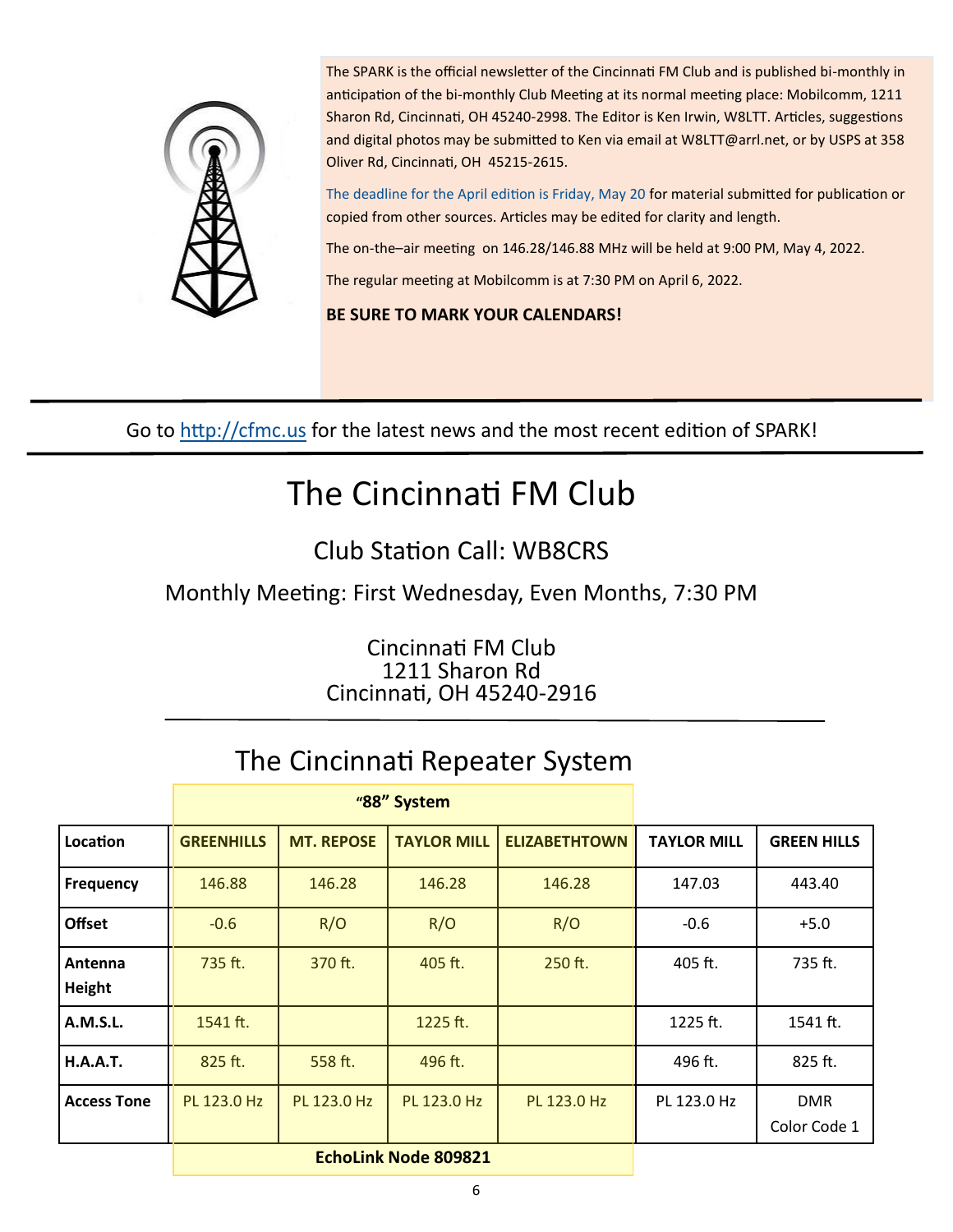| <b>EXECUTIVE COMMITTEE - CINCINNATI FM CLUB 2019-2022</b> |                       |                   |              |                       |  |
|-----------------------------------------------------------|-----------------------|-------------------|--------------|-----------------------|--|
| <b>President:</b>                                         | <b>Bob Shokler</b>    | <b>KD8JWN</b>     | 513-931-2292 | rshokler@cinci.rr.com |  |
| <b>Vice President:</b>                                    |                       |                   |              |                       |  |
| Secretary:                                                | <b>Bill Klykylo</b>   | WA8FOZ            | 513-522-0593 | klykylo1@cs.com       |  |
| Treasurer:                                                | <b>Richard Turner</b> | KA8HXR            | 513-221-5707 | rt turner@hotmail.com |  |
| Director: 2019-2022:                                      | <b>Bill Klykylo</b>   | WA8FOZ            | 513-522-0593 | klykylo1@cs.com       |  |
| Director: 2019-2022:                                      | <b>Jim Bunning</b>    | KD8HXP            | 513-769-0140 | jabunning@fuse.net    |  |
| <b>Station Trustee:</b>                                   | <b>Bob Conrad</b>     | W8SCK             | 513-300-6700 | bob@heavenwire.net    |  |
| Webmaster:                                                | <b>Richard Kuns</b>   | <b>KC8TW</b>      | 513-907-5848 | rkuns@one.net         |  |
| <b>Membership:</b>                                        | <b>Fred Ruzick</b>    | K <sub>8</sub> FR | 513-543-4536 | K8FR@arrl.net         |  |
| <b>Editor SPARK:</b>                                      | Ken Irwin             | W8LTT             | 513-608-1898 | W8LTT@arrl.net        |  |

### From ARRL,ORG

## Amateur Radio in Ukraine Ordered Off the Air in State of Emergency

**[UPDATED on 2/28/2022 @ 1812 UTC]** A state of emergency was declared in Ukraine just prior to the Russian military invasion. Among other things, the February 24 decree from President Volodymyr Zelensky will remain in effect at least for 30 days and may be extended. As published on the website of the Verkhovna Rada, Ukraine's unicameral legislative body, the state of emergency includes regulation of TV and radio activities and "a ban on the operation amateur radio transmitters for personal and collective use."

The decree also imposes a ban on mass events and on strikes and authorizes checking the documents of citizens, and if necessary, conducting searches on persons, vehicles, cargo, office space, and housing. A curfew could be imposed. "The situation changes rapidly," IARU Region 1 Secretary Mats Espling, SM6EAN, said. "IARU Region 1 continues to monitor the development and expect all radio amateurs to follow their national laws and regulations."

IARU subsequently issued a short statement: "IARU is an apolitical organization focused on promoting and defending amateur radio and the amateur radio services. The Amateur Radio Service is about selfinstruction in communications and friendship between people."

The DARC HF Committee issued this statement on February 27: *"Any radio amateur currently transmitting from Ukraine is risking his or her life. If you hear a Ukrainian station, do not broadcast its call sign, location, or frequency — whether on the band, in a cluster or on social media. You may be putting lives at risk."*

Some stations with Ukrainian call signs may still be active, since an exception was made for stations in the Donbas region of eastern Ukraine (eastern Donetsk and Luhansk oblasts), which have special legal status owing to Russia's occupation since 2014. Stations from Ukraine with the letter "I" after the number in the prefix are located in this region and can, at least in theory, be active.